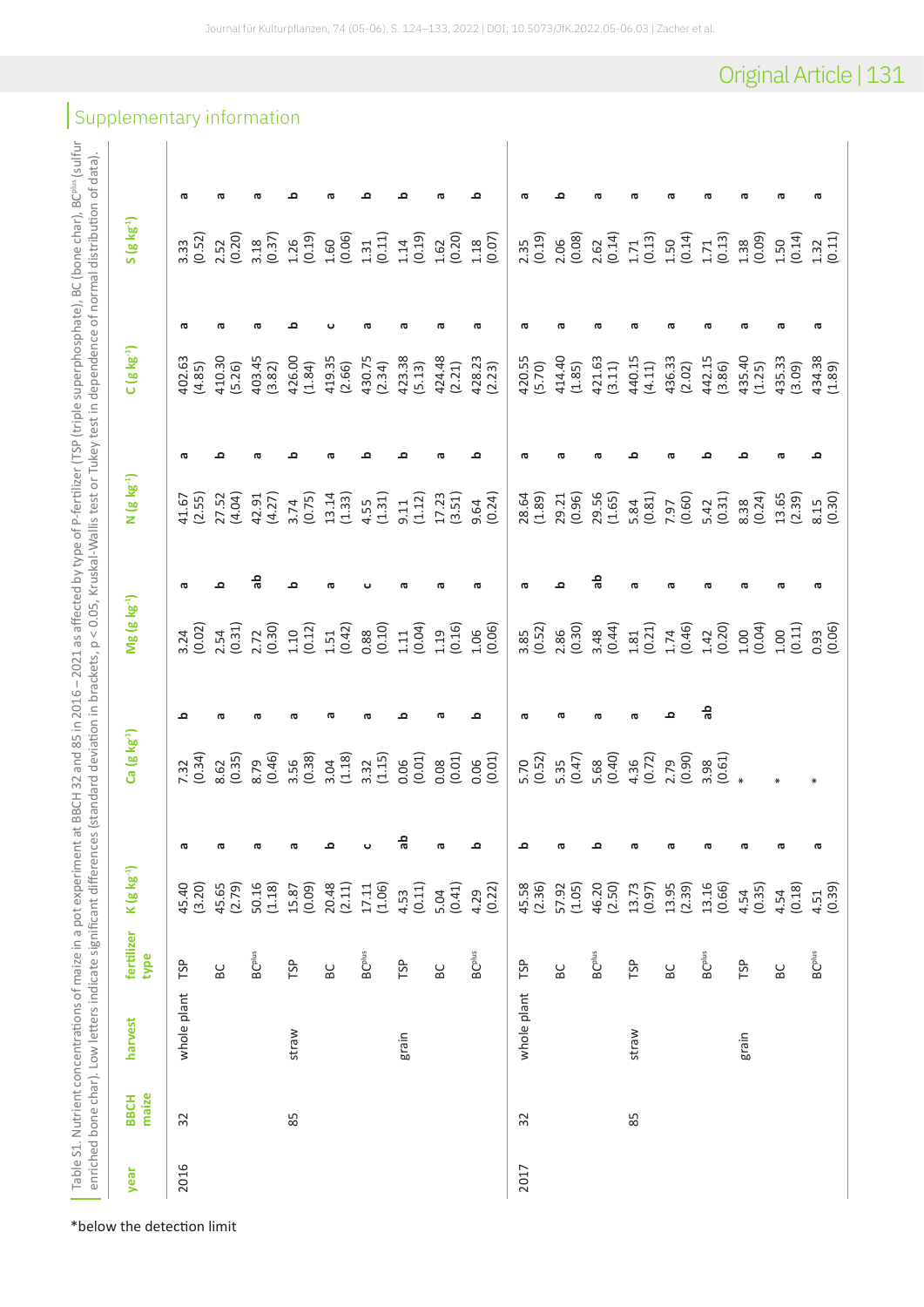## 132 | Original Article

|                            | φ                 |                                    |                          |                    |                    |                          |                  |                     |                          |                  |                                      |                          |                     |                     |                          |                     |                    |                                                             |
|----------------------------|-------------------|------------------------------------|--------------------------|--------------------|--------------------|--------------------------|------------------|---------------------|--------------------------|------------------|--------------------------------------|--------------------------|---------------------|---------------------|--------------------------|---------------------|--------------------|-------------------------------------------------------------|
| $S(g \mid g^{-1})$         |                   | $2.48$<br>(0.05)<br>2.40<br>(0.14) | $2.57$<br>(0.04)         | $1.75$<br>(0.42)   | $1.65$<br>$(0.36)$ | (0.13)<br>2.17           | $1.50$<br>(0.15) | $1.52$<br>$0.18$    | $1.58$<br>$0.21)$        |                  | $2.25$<br>(0.64)<br>$2.14$<br>(0.18) | $1.96$<br>(0.14)         | $1.79$<br>(0.60)    | $1.56$<br>(0.39)    | $1.61$<br>$(0.13)$       | $1.43$<br>(0.04)    |                    | $\begin{array}{c} 1.44 \\ 0.01 \\ 1.55 \\ 0.09 \end{array}$ |
|                            | ω                 |                                    |                          |                    |                    |                          |                  |                     |                          |                  |                                      | 읆                        | ൹                   | ≏                   | 응                        | ≏                   |                    | ≏                                                           |
| $C$ (g kg <sup>-1</sup> )  | 428.35<br>(21.84) | 410.90<br>(4.51)                   | 414.80<br>(2.28)         | 432.03<br>(2.22)   | 419.83<br>(12.53)  | 431.58<br>(2.77)         | 440.00<br>(1.37) | 439.10<br>(2.27)    | 439.50<br>(1.09)         | 417.05<br>(2.27) | 407.13                               | 412.55<br>(3.01)         | 448.53<br>(2.44)    | 433.78<br>(10.55)   | 444.33<br>(1.66)         | 438.98<br>(1.38)    | 441.00<br>(0.76)   | 438.98                                                      |
|                            | ᡴᠦ                |                                    |                          |                    |                    |                          |                  |                     |                          | ခု               |                                      |                          |                     |                     | ခု                       | ۰                   |                    | de<br>a                                                     |
| N (g kg <sup>-1</sup> )    | 33.48<br>(1.36)   | 34.98<br>(1.78)                    | 34.14<br>(1.15)          | (0.85)             | 15.19<br>(4.19)    | $10.38$<br>$(1.64)$      | 14.96<br>(0.37)  | $16.35$<br>$(2.33)$ | 15.04<br>(0.42)          | 28.31<br>(1.58)  | 32.18<br>(3.65)                      | 27.72<br>(1.43)          | $8.37$<br>(1.65)    | $13.61$<br>$(3.90)$ | $6.79$<br>(1.00)         | $16.74$<br>$(1.38)$ |                    | $21.34$<br>$(2.41)$<br>$17.84$<br>$(2.80)$                  |
|                            |                   |                                    |                          |                    |                    |                          |                  |                     |                          |                  |                                      |                          |                     |                     |                          |                     |                    | ᢐ                                                           |
| $Mg$ (g kg <sup>-1</sup> ) | $4.31$<br>(0.67)  | $2.61$<br>$(0.37)$                 | $3.40$<br>$(0.04)$       | $2.14$<br>(0.26)   | $1.94$<br>(0.28)   | (0.06)<br>1.73           | (0.04)<br>0.97   | (6.08)              | $1.04$<br>$(0.03)$       | (0.45)<br>4.45   | $2.16$<br>(0.21)                     | $4.34$<br>(0.34)         | $2.19$<br>(0.17)    | $1.78$<br>(0.32)    | $2.01$<br>$(0.07)$       | (60.01)             | $1.14$<br>$(0.20)$ | $1.31$<br>$(0.13)$                                          |
|                            | ء                 |                                    |                          |                    |                    |                          |                  |                     |                          | ಗಾ               |                                      |                          |                     |                     |                          |                     |                    | ᢐ                                                           |
| Ca (g kg <sup>-1</sup> )   | (0.56)<br>7.60    | $6.38$<br>(1.60)                   | 7.46<br>(0.65)           | $6.29$<br>$(0.70)$ | $6.74$<br>(1.72)   | $6.45$<br>(0.54)         | (0.01)<br>0.12   | (0.12)              | $\frac{0.11}{0.01}$      | (0.49)<br>6.11   | $6.69$<br>$(1.96)$                   | $6.37$<br>(0.45)         | $4.08$<br>(0.21)    | $6.54$<br>(2.12)    | $3.92$<br>(0.16)         | (0.16)              | (0.19)             | (0.17)                                                      |
|                            | ء                 | σ                                  | ء                        | ء                  | σ                  | ء                        | σ                | ء                   | Ф                        | ء                | ā                                    | ء                        | ء                   | æ                   | ء                        | ပ                   | ā                  | ء                                                           |
| $K$ (g $kg^{-1}$ )         | 41.29<br>(7.29)   | 61.46<br>(0.82)                    | 46.59<br>(5.22)          | (1.60)<br>21.31    | 29.54<br>(6.14)    | 20.38                    | (0.31)<br>3.89   | (0.16)<br>3.46      | (0.06)<br>4.19           | (3.16)<br>35.27  | 52.08<br>(3.70)                      | 37.72<br>(3.92)          | $11.55$<br>$(0.68)$ | 22.89<br>(5.02)     | 11.05<br>(1.01)          | (0.14)<br>3.86      | (1.19)<br>5.40     | (0.18)<br>4.21                                              |
| fertilizer<br>type         | TSP               | BC                                 | <b>BC<sup>plus</sup></b> | TSP                | BC                 | <b>BC<sup>plus</sup></b> | TSP              | BC                  | <b>BC<sup>plus</sup></b> | TSP              | BC                                   | <b>BC<sup>plus</sup></b> | TSP                 | BC                  | <b>BC<sup>plus</sup></b> | TSP                 | ΒC                 | <b>BC</b> plus                                              |
| harvest                    | whole plant       |                                    |                          | straw              |                    |                          | grain            |                     |                          | whole plant      |                                      |                          | straw               |                     |                          | grain               |                    |                                                             |
| maize<br>BBCH              | 32                |                                    |                          | 85                 |                    |                          |                  |                     |                          | 32               |                                      |                          | 85                  |                     |                          |                     |                    |                                                             |
| year                       | 2018              |                                    |                          |                    |                    |                          |                  |                     |                          | 2019             |                                      |                          |                     |                     |                          |                     |                    |                                                             |